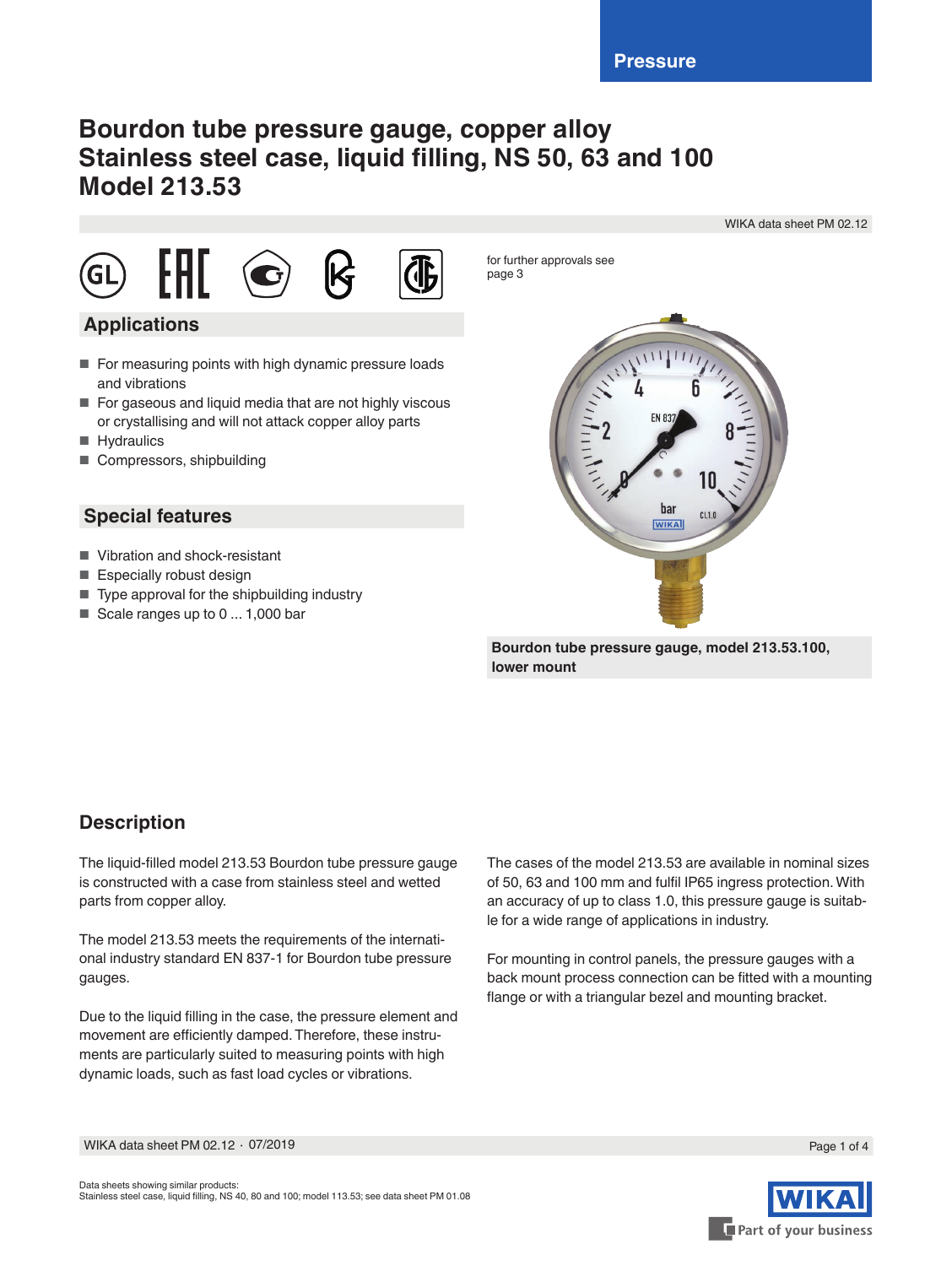## **Specifications**

#### **Design** EN 837-1

**Nominal size in mm** 50, 63, 100

### **Accuracy class**

NS 50, 63: 1.6 NS 100: 1.0

### **Scale ranges**

NS 50: 0 ... 1 to 0 ... 1,000 bar NS 63, 100: 0 ... 0.6 to 0 ... 1,000 bar

### **Pressure limitation**

| NS 50, 63: Steady: |              | 3/4 x full scale value |  |  |  |  |
|--------------------|--------------|------------------------|--|--|--|--|
|                    | Fluctuating: | 2/3 x full scale value |  |  |  |  |
|                    | Short time:  | Full scale value       |  |  |  |  |
| <b>NS 100:</b>     | Steady:      | Full scale value       |  |  |  |  |
|                    | Fluctuating: | 0.9 x full scale value |  |  |  |  |
|                    | Short time:  | 1.3 x full scale value |  |  |  |  |

### **Permissible temperature**

Ambient: -20 … +60 °C Medium: +60 °C maximum

### **Temperature effect**

When the temperature of the measuring system deviates from the reference temperature (+20 °C): max. ±0.4 %/10 K of the span

### **Ingress protection per IEC/EN 60529** IP65

### **Process connection**

Copper alloy Lower mount or back mount NS 50, 63: G ¼ B (male), SW 14<br>NS 100: G ½ B (male), SW 22 G 1/2 B (male), SW 22

### **Pressure element**

NS 50: Copper alloy, C-type or helical type

### NS 63:

≤ 400 bar: Copper alloy, C-type or helical type > 400 bar: ≥ 400 bar: Stainless steel 316L, helical type

NS 100:

< 100 bar: Copper alloy, C-type

≥ 100 bar: Stainless steel 316L, helical type

## **Movement**

Copper alloy

## **Dial**

NS 50, 63: Plastic ABS, white, with pointer stop pin NS 100: Aluminium, white, black lettering

## **Pointer**

NS 50, 63: Plastic, black NS 100: Aluminium, black

### **Case**

Stainless steel, natural finish Sealing towards process connection with O-ring With all scale ranges, the filling plug can be vented for internal pressure compensation.

Position of blow-out device

NS 50: Case back, at 12 o'clock NS 63, 100: Case circumference, at 12 o'clock

## **Window**

Plastic, crystal-clear

### **Ring**

Crimped triangular bezel, stainless steel, glossy finish

### **Filling liquid**

Glycerine

## **Options**

- Other process connection
- Sealings (model 910.17, see data sheet AC 09.08)
- Measuring system and movement from stainless steel (model 233.53)
- NS 100: Zero point adjustment (in front)
- Increased medium temperature with special soft solder
	- NS 50, 63: 100 °C
	- NS 100: 150 °C
- Extended ambient temperature range -40 ... +60 °C with silicone oil filling
- Panel mounting flange, stainless steel, for back mount connection
- Surface mounting flange, stainless steel (only NS 63, 100)
- Mounting clamp, for back mount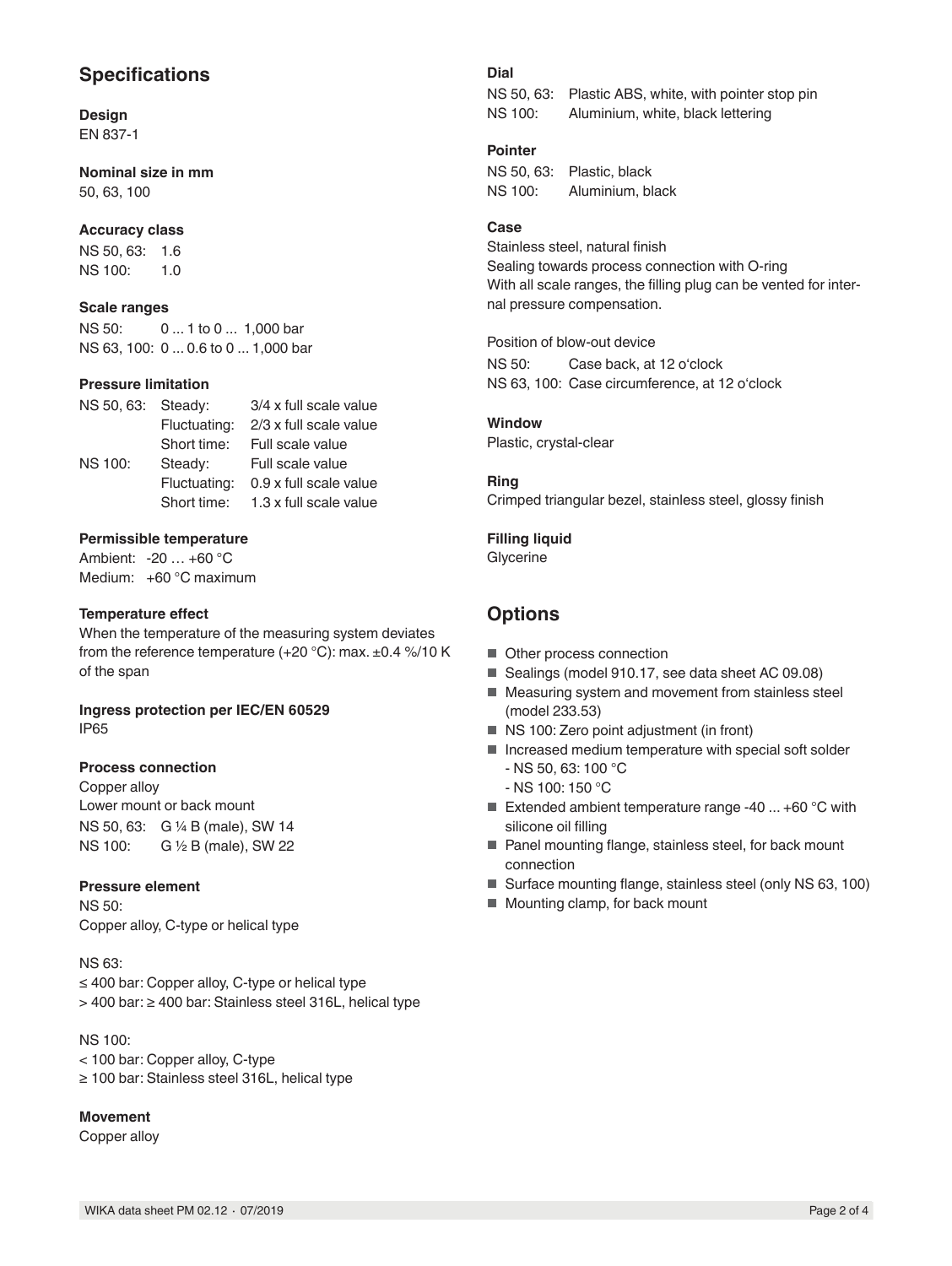## **Approvals**

| Logo        | <b>Description</b>                                                                                         | <b>Country</b> |
|-------------|------------------------------------------------------------------------------------------------------------|----------------|
|             | EU declaration of conformity<br>Pressure equipment directive<br>PS > 200 bar, module A, pressure accessory | European Union |
| $(\bigodot$ | <b>GOST</b> (option)<br>Metrology, measurement technology                                                  | Russia         |
| ၆           | KazInMetr (option)<br>Metrology, measurement technology                                                    | Kazakhstan     |
|             | <b>MTSCHS (option)</b><br>Permission for commissioning                                                     | Kazakhstan     |
| $\bigcirc$  | <b>BelGIM</b> (option)<br>Metrology, measurement technology                                                | <b>Belarus</b> |
| ◉           | <b>UkrSEPRO</b> (option)<br>Metrology, measurement technology                                              | Ukraine        |
|             | <b>Uzstandard (option)</b><br>Metrology, measurement technology                                            | Uzbekistan     |
|             | <b>CPA</b><br>Metrology, measurement technology                                                            | China          |
| (GL         | GL<br>Ships, shipbuilding (e.g. offshore)                                                                  | International  |
|             | <b>CRN</b><br>Safety (e.g. electr. safety, overpressure, )                                                 | Canada         |

## **Certificates (option)**

- 2.2 test report per EN 10204 (e.g. state-of-the-art manufacturing, material proof, indication accuracy)
- 3.1 inspection certificate per EN 10204 (e.g. indication accuracy)

Approvals and certificates, see website